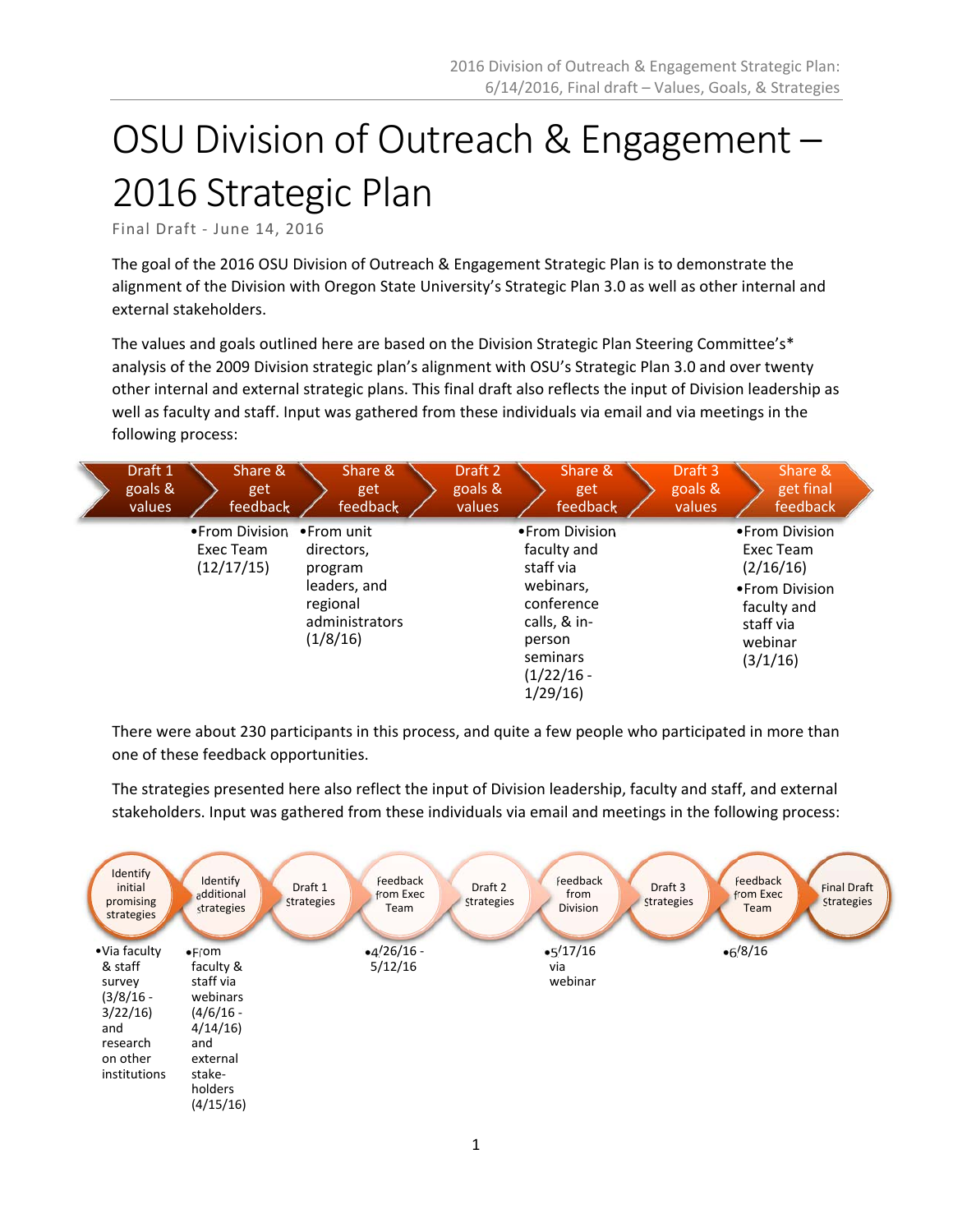There were about 145 participants in this process to develop strategies, some of whom participated in more than one of these feedback opportunities and many of whom had participated in the first phase of the planning effort to develop the values and goals for the Division. Some of the strategies identified as useful to the realization of our goals as a Division are actions already being taken by specific units in the Division. Wherever possible, we have made note of strategies that faculty or staff survey respondents said are already being pursued by a group or unit at OSU with text "*[Follow the lead of: …]*." Though further research may be needed to determine if it is appropriate for other units in the Division to adopt the exact approach of these units, we felt it important to acknowledge that we have units serving as potential exemplars of how to make progress on our Division-wide goals. Please note, however, that the potential exemplars listed here are not an exhaustive list, there are likely others who are also deploying these strategies already – they simply weren't mentioned by survey respondents. Please do not be offended if your unit is deploying a strategy and it is not listed as a potential exemplar.

This final draft of the Division's Vision, Mission, Values, Goals, and Strategies presented below will be formatted into a series of polished, graphically-designed documents in the coming months. Before those final polished documents are launched, we wanted to give you the chance to see the final text – so this draft is exactly that: the final vision, mission, values, goals, and strategies text. Keep this file for your records and let it serve as a preview of the Strategic Plan launch to come.

\*The Division of Outreach & Engagement Strategic Plan Steering Committee consisted of John Buzzard (Professional & Continuing Education [PACE]), Lena Etuk (committee chair, Extension Service), Derek Godwin (Extension Service), Dio Morales (Extension & Experiment Station Communications [EESC]), Jeff Sherman (Open Campus), and Lisa Templeton (Extended Campus).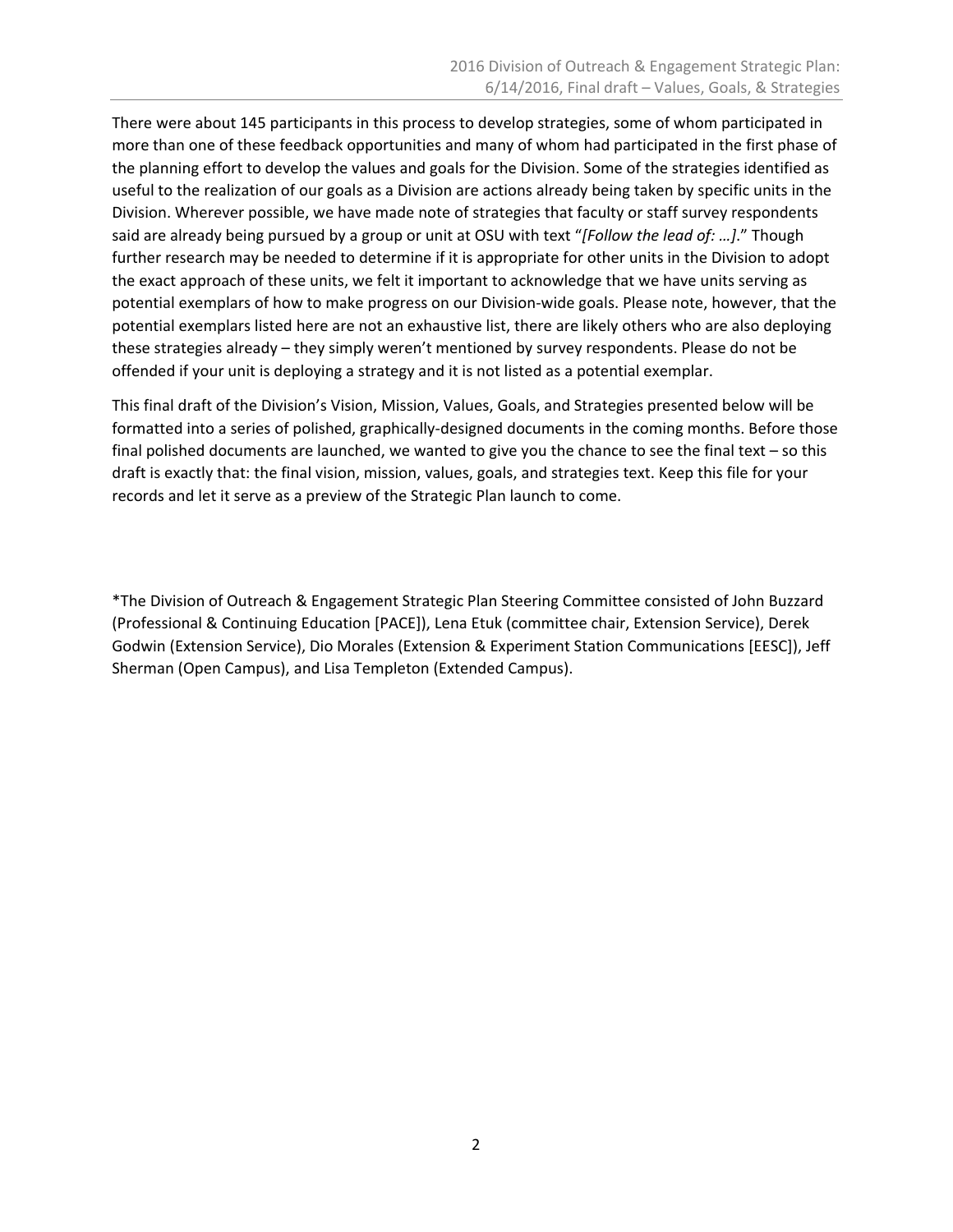### Our Vision

The life of each person we engage will be demonstrably improved and enriched by access to and co‐ creation of innovation, knowledge, and expertise.

## Our Mission

Outreach and Engagement at Oregon State University enhances access to enrichment and problem solving through reciprocal relationships for the exchange of knowledge and resources in partnership with individuals, communities, business, industries, government, and educational institutions.

## Our Values<sup>1</sup>

#### **Learner‐centered approach**

We engage collaboratively with our diverse learners and stakeholders, and adapt to meet their needs.

#### **Innovation**

We embrace creativity as well as new methods, ideas, and products to improve the services we provide.

#### **Integrity**

We are responsible, ethical, and accountable for our actions.

#### **Diversity**

We embrace and advocate for diversity, equity, inclusion, and social justice.

#### **Knowledge**

We use research-based, community-generated, and indigenous knowledge to guide our decisions, practices, and actions.

#### **Healthy work environment**

We value faculty and staff, and believe we all deserve an empowering, supportive, and caring environment.

#### **Social responsibility**

We contribute to society's well-being and intellectual, cultural, and economic progress.

 $1$  Oregon State University's Strategic Plan 3.0 informed the development of these values and strategic goals for the Division of Outreach & Engagement.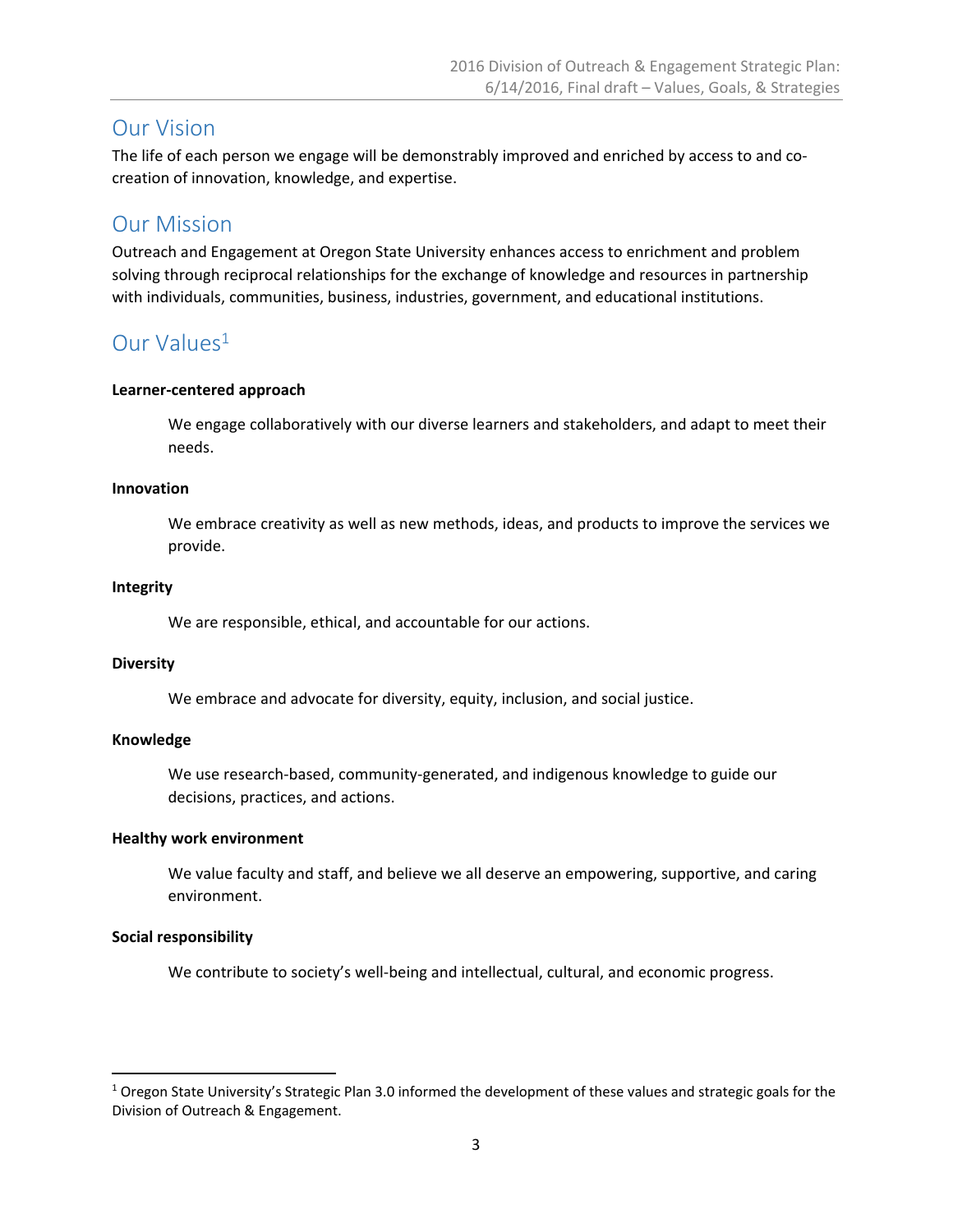## Our Strategic Goals<sup>1</sup>

The Division of Outreach & Engagement has identified five goals that we will focus on over the next five years. To make progress on all five of our strategic goals, we recognize that we must gather and invest resources to support our work in these areas and we must regularly conduct assessments and evaluations to confirm we are making progress on our goals. In addition, we recognize that to make progress we will need to ensure that all Division employees have the necessary core competencies to work in these goal areas, but we will also need to recognize, reward, and celebrate the contributions of individuals, teams, programs, and units as they make progress toward the achievement of our goals. These strategies are at the core of our path forward.

#### **GOAL 1.**

#### **Enhance the culture and impact of Oregon State University**.

Specifically, our goals are to integrate outreach and engagement throughout all departments in the university; create, enhance, and support partnerships within and beyond the university; *provide transformative experiences* for all learners and communities; and contribute in measurable ways to OSU's signature areas of distinction – sustainable earth ecosystems, human health and wellness, and economic growth and social progress.

Strategies:

- 1. Align recruitment, incentive, and appointment practices with Division goals and values
- 2. Make Oregon State University known as a partner and resource to meet community needs
- 3. Provide highly relevant, demand‐driven opportunities to learners and communities
- 4. Regularly communicate the significance of the Division and its contribution to the Land‐Grant mission and OSU's signature areas

#### **GOAL 2.**

#### **Equitably serve a broad diversity of learners, communities, and stakeholders.**

Specifically, our goals are to expand our capacity to effectively serve new and historically under‐ represented learners, communities, and stakeholders; *learn from and with* diverse populations and communities to identify and address the challenges they face; create and deliver educational experiences to equitably serve diverse populations and communities; and provide multiple and varied ways for people to access education, research, and information.

Strategies:

- 1. Identify the new and historically under‐represented learners, communities, and stakeholders we will serve
- 2. Institutionalize and regularly conduct community and learner needs assessments
- 3. Align hiring, retention, and performance evaluation policies and practices with this goal
- 4. Expand and leverage partnerships to reach under‐served audiences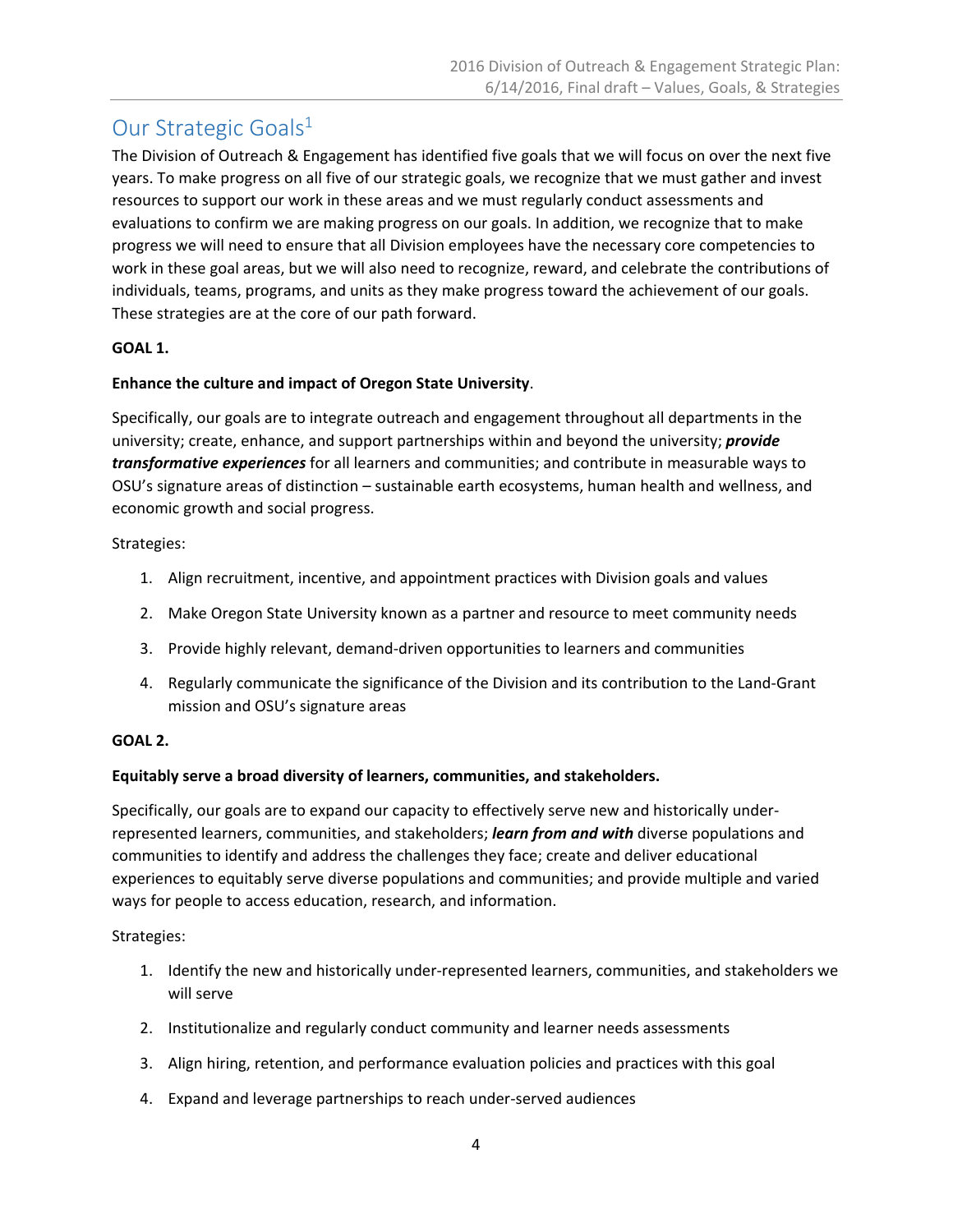5. Develop culturally-appropriate content and delivery mechanisms

#### **GOAL 3.**

#### **Increase community and learner engagement.**

Specifically, our goals are to learn from and collaborate with people and communities to build relationships and create synergy; create, apply, and share knowledge, ideas, and resources through *mutually beneficial and reciprocal exchange* with communities and learners; and cultivate environments where learners can deeply connect with the content and with each other, to increase their curiosity, interest, knowledge, and bond to learning.

#### Strategies:

- 1. Create and leverage partnerships
- 2. Adapt to meet new community and learner needs
- 3. Utilize learning communities, technology, and social media, as well as interactive, hands‐on, field-based, experiential, hybrid, and discussion-based approaches for teaching, learning, and relationship building

#### **GOAL 4.**

#### **Be broadly recognized for our impacts and as a resource.**

Specifically, our goals are to be recognized for our achievements and the impact of our work; and be recognized as a leading resource for teaching and learning, as well as research‐based, academic, and applied knowledge.

Strategies:

- 1. Continue our high quality, impactful work
- 2. Diversify our external marketing strategies
- 3. Internally market our expertise, impact, and achievements

#### **GOAL 5.**

#### **Have a supportive workplace culture.**

Specifically, our goals are to build and maintain a work environment where people can be healthy, proud, and happy to work; share commitment to the mission, vision, values, and goals of the Division; invest resources in Outreach & Engagement efforts that advance the Division's mission, vision, and values; be an organization composed of people with varied identities, experiences, perspectives, and types of expertise; create and sustain an *equitable and inclusive organizational culture*; and encourage and support professional development, creativity, innovation, and work‐life balance.

#### Strategies: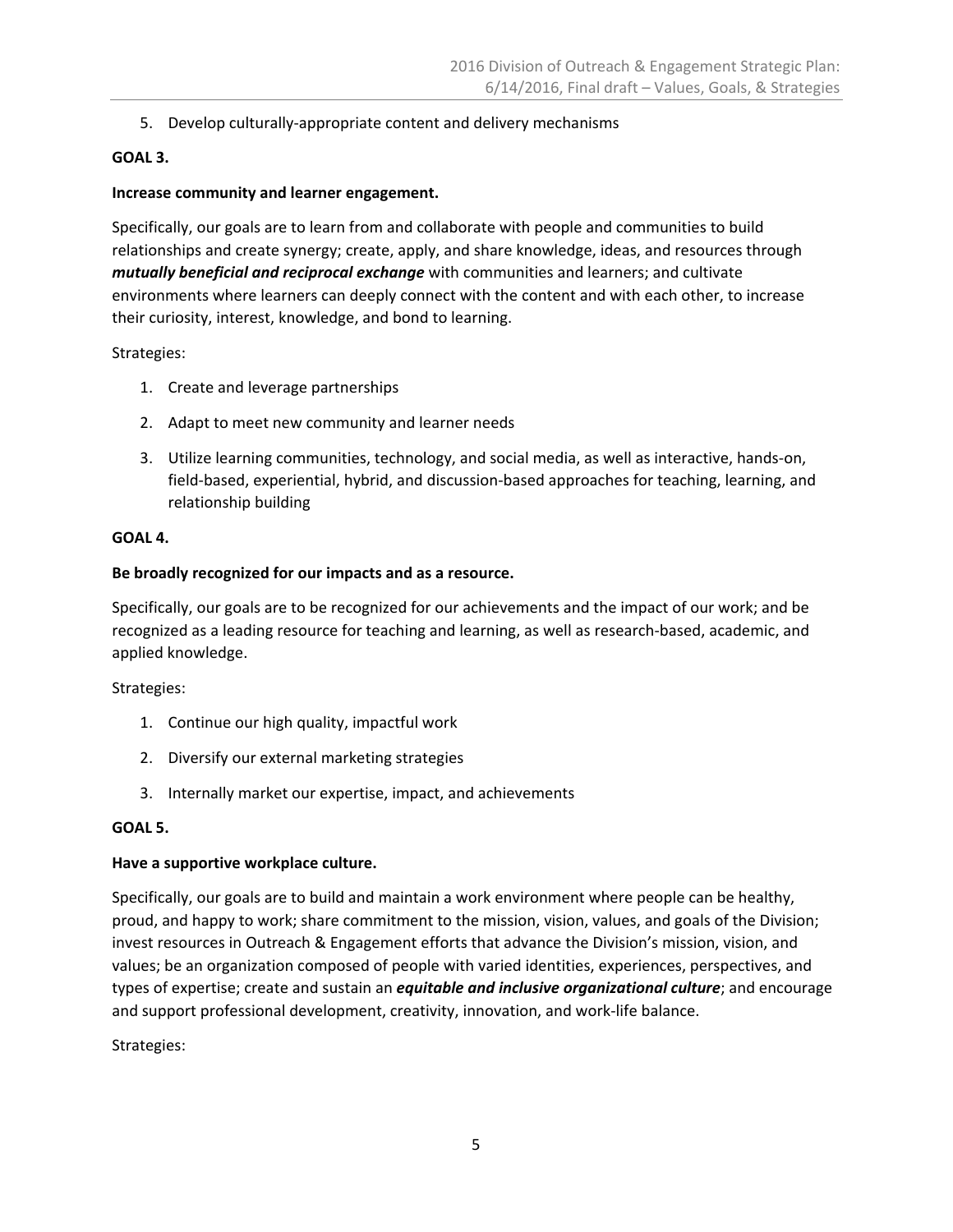- 1. Develop and support equitable human resource policies and practices (including those related to wages, hiring, retention, performance evaluation, professional development, and work arrangements)
- 2. Foster transparency in decision making
- 3. Foster dialogue and interactive communication across the Division that advances understanding of individual diversity and organizational culture
- 4. Be responsive to issues, ideas, and concerns of colleagues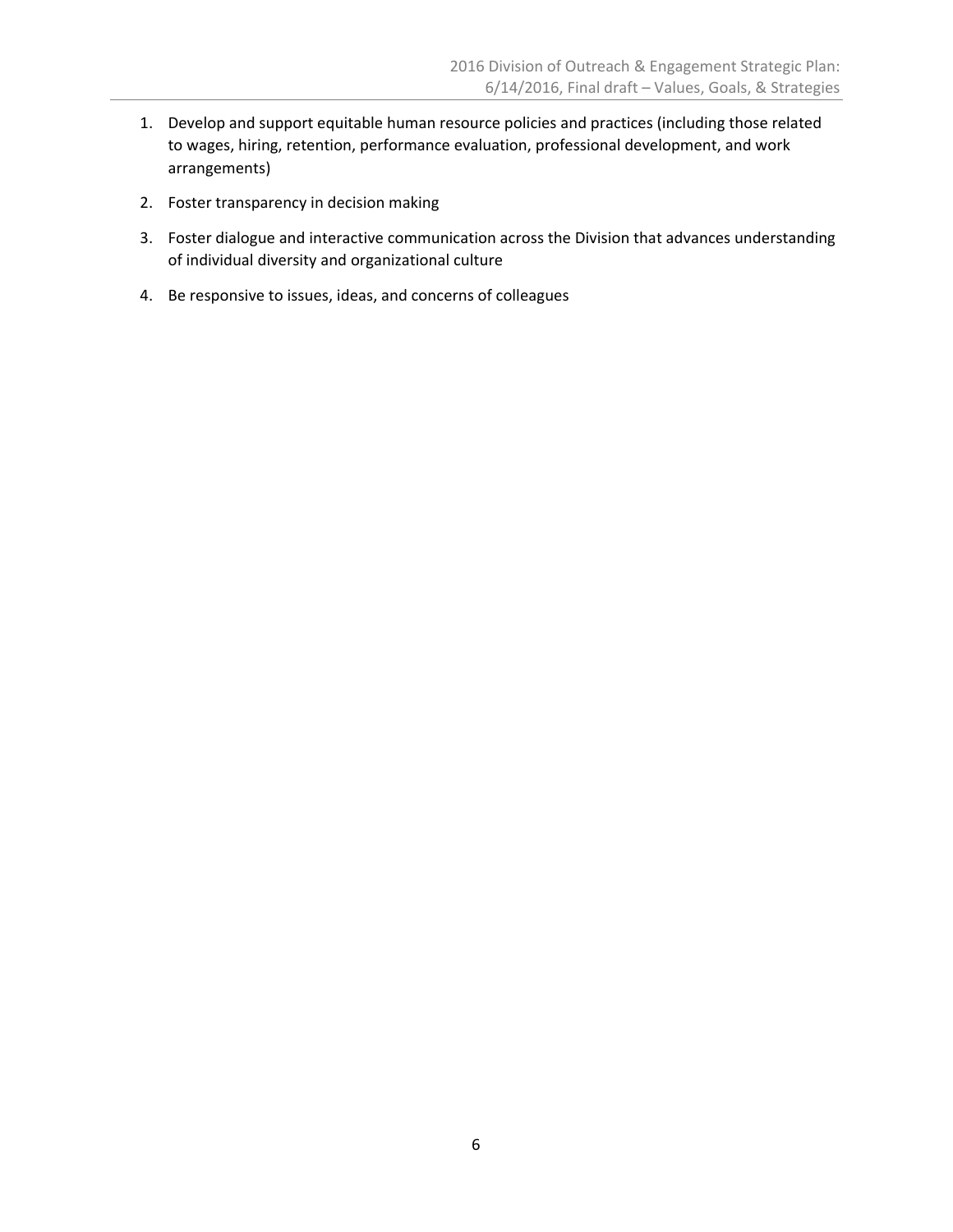## Our Strategic Goals (version to be included in Full Plan Document ONLY)

#### **Preamble**

The Division of Outreach & Engagement has identified five goals that we will focus on over the next five years. To make progress on all five of our strategic goals, we recognize that we must gather and invest resources to support our work in these areas and we must regularly conduct assessments and evaluations to confirm we are making progress on our goals. In addition, we recognize that to make progress we will need to ensure that all Division employees have the necessary core competencies to work in these goal areas, but we will also need to recognize, reward, and celebrate the contributions of individuals, teams, programs, and units as they make progress toward the achievement of our goals. These strategies are at the core of our path forward.

#### **GOAL 1.**

#### **Enhance the culture and impact of Oregon State University**.

Specifically, our goals are to integrate outreach and engagement throughout all departments in the university; create, enhance, and support partnerships within and beyond the university; provide transformative experiences for all learners and communities; and contribute in measurable ways to OSU's signature areas of distinction – sustainable earth ecosystems, human health and wellness, and economic growth and social progress.

To make progress toward this goal, we will:

- 1) Support and recognize the creation of partnerships at OSU
- 2) Deliver and facilitate Outreach & Engagement programming related to the signature areas
- 3) Share models and templates of successful partnership strategies
- 4) Carefully develop and establish clear evaluation criteria and methods for how we contribute to the signature areas
- 5) Document and share examples of successful partnerships
- 6) Establish a system to report, recognize, and reward work done toward Goal 1

#### In addition, we will:

1. Align recruitment, incentive, and appointment practices with Division goals and values

By taking these actions:

- 7) Establish and maintain blended faculty appointments (appointments that are partially within the Division and partially outside of the Division)
- 8) Develop and promote model position description language around engagement for use across departments at OSU
- 2. Make Oregon State University known as a partner and resource to meet community needs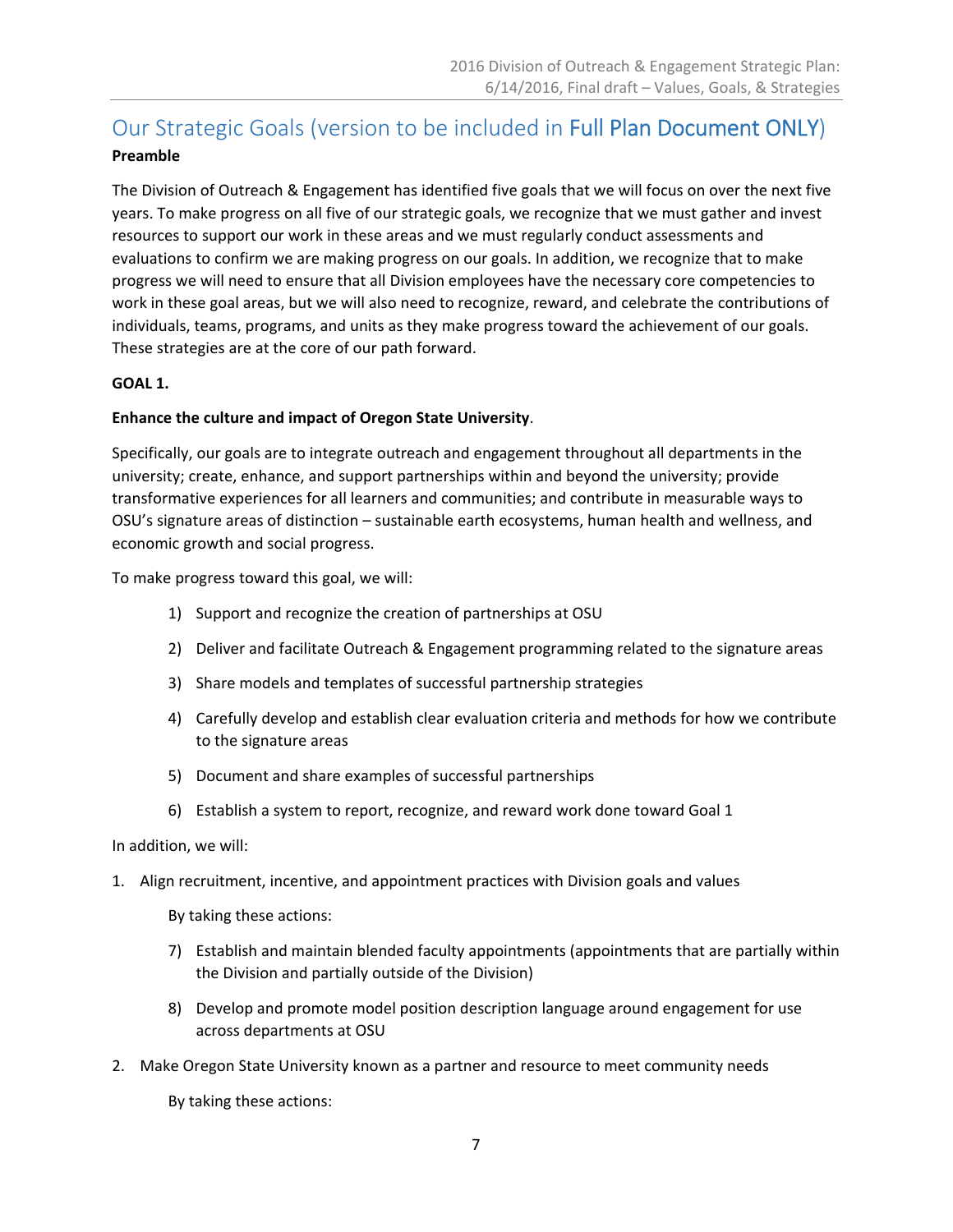- 9) Streamline OSU processes and procedures to make it easier for partners to work with us
- 10) Share credit for work done in partnership with others
- 11) Regularly communicate with potential partners to inform them about us and to learn about their needs and hopes *[Follow the lead of: The High Desert Partnership]*
- 12) Focus on community college partnerships *[Follow the lead of: OPEN Campus]*
- 3. Provide highly relevant, demand‐driven opportunities for learners and communities

- 13) Provide access to experiences where learning can be applied or gained in the field *[Follow the lead of: OSU Master Gardener and Naturalist programs]*
- 4. Regularly communicate the significance of the Division and its contribution to the Land‐Grant mission and OSU's signature areas

By taking these actions:

- 14) Regularly learn and share information about outreach and engagement work being done inside and outside the Division contributing to OSU's signature areas
- 15) Regularly communicate the significance and importance of the Division to the Land‐Grant mission *[Follow the lead of: College of Public Health & Human Sciences; College of Business]*
- 16) Develop and provide information about Division initiatives to top OSU administrators so they can better articulate the importance of outreach and engagement to the university's success
- 5. Integrate outreach and engagement methods into appropriate curricula across OSU

- 17) Integrate outreach and engagement methods and experiences into undergraduate and graduate curricula
- 18) Use experiential learning methods like internships, service learning, field‐based, international, or other hands‐on experiences across campus and counties
- 19) Create an information management system for documenting and sharing partnership opportunities
- 20) Partner with other units at OSU that promote outreach and engagement
- 6. Identify and share outreach and engagement best practices
	- By taking these actions:
	- 21) Share best practices in outreach and engagement with faculty, staff, graduate assistants, and administrators across the university *[Follow the lead of: Engagement Academy]*
	- 22) Develop, evaluate, reward, and share successful pedagogical strategies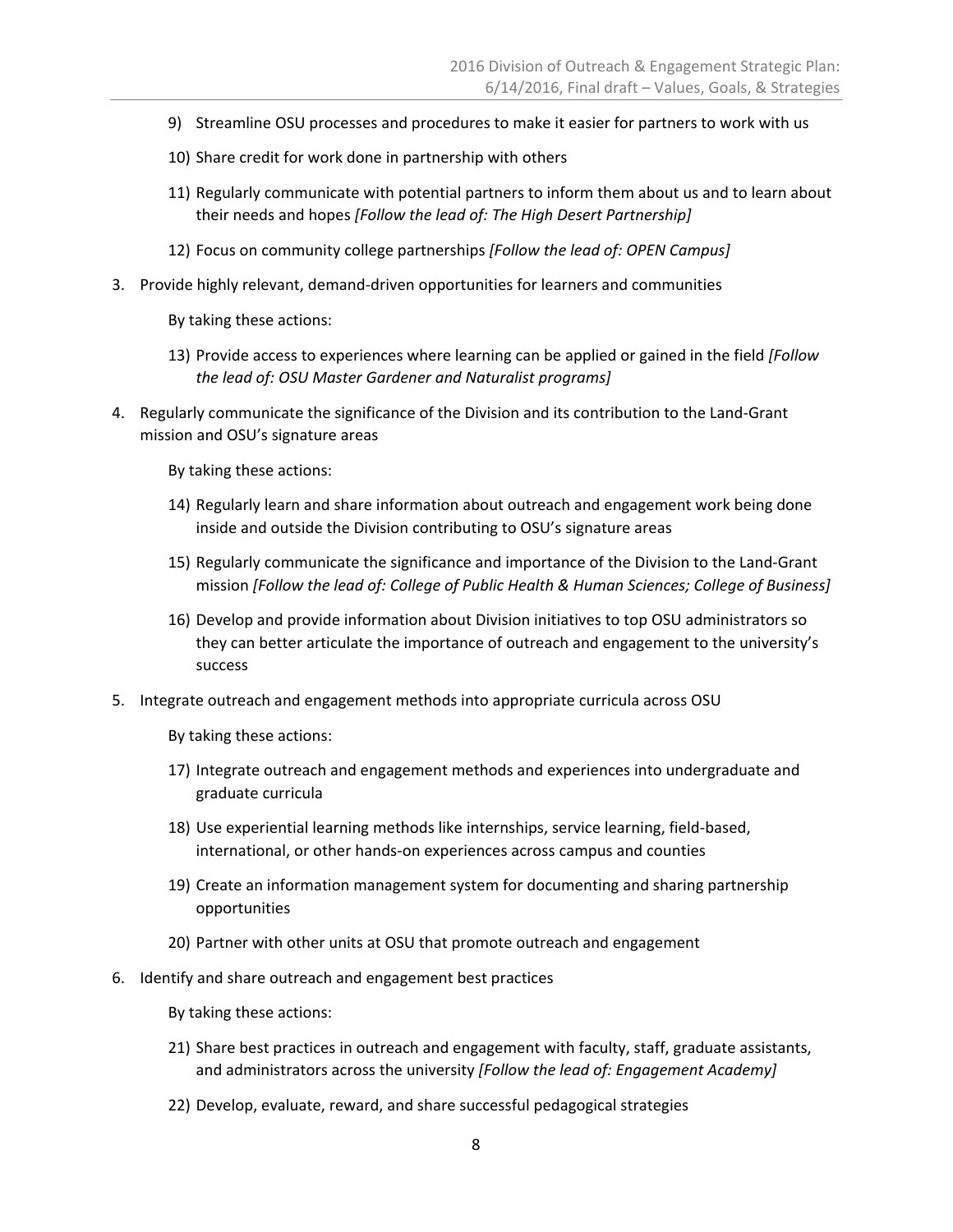- 23) Learn from or collaborate with other units at OSU that are developing systems for creating partnerships
- 7. Convene diverse collaborators to meet community needs

- 24) Convene community leaders to identify barriers to and opportunities for partnership
- 25) Partner by establishing teams that include community and university leaders to address community‐identified issues
- 26) Work with community leaders to convene potential partners around community issues
- 27) Join or create online communities of interest to gather and share ideas about partnerships
- 28) Create a partnership clearinghouse database
- 29) Partner with industry and other institutions around professional development and soft skills training
- 30) Foster cross-college, cross-program, and community collaboration on the signature area topics *[Follow the lead of: Natural Resources Leadership Academy]*
- 8. Cultivate relationships among learners, communities, and OSU

By taking these actions:

31) Provide interdisciplinary learning and faculty-student mentoring opportunities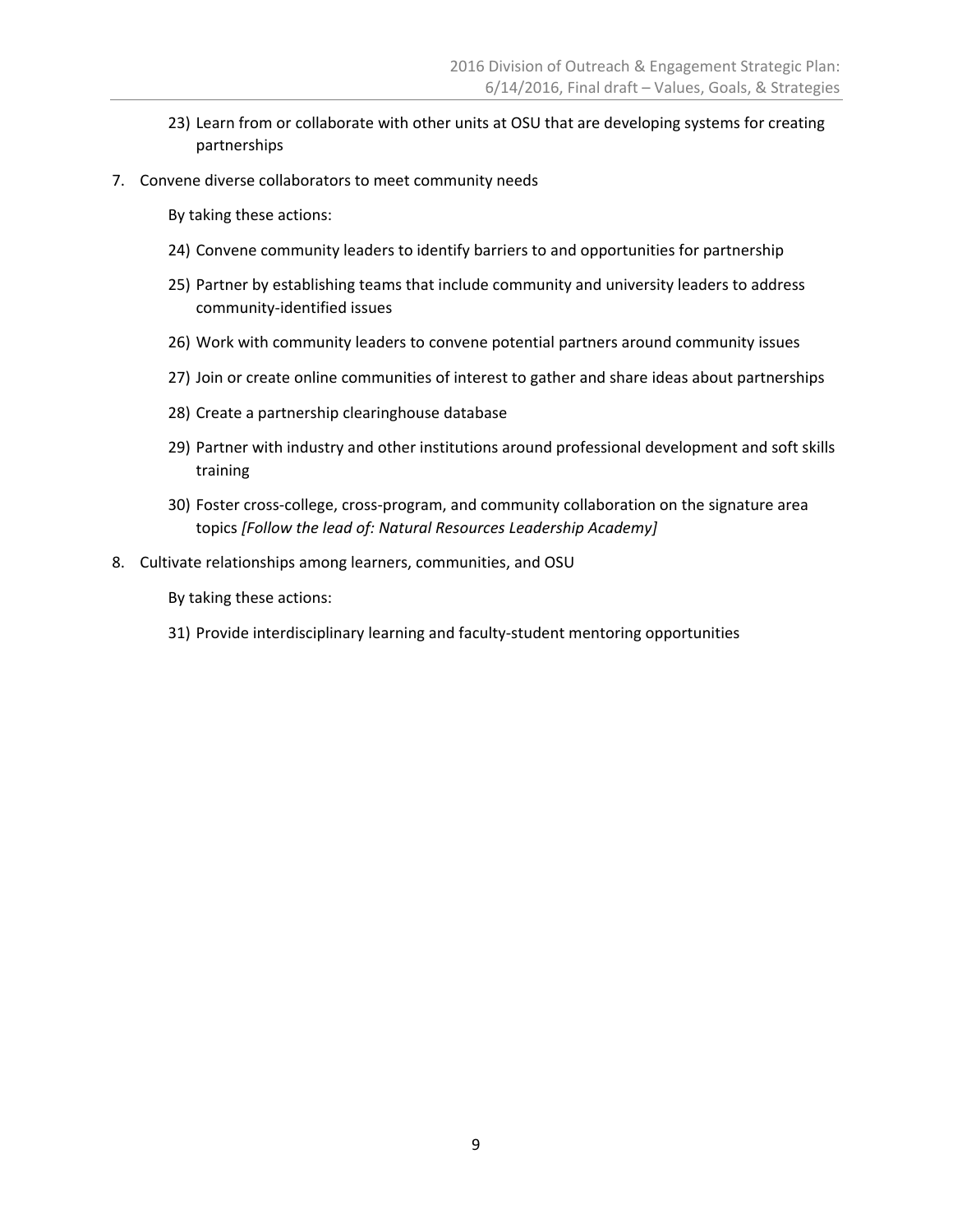#### **GOAL 2.**

#### **Equitably serve a broad diversity of learners, communities, and stakeholders.**

Specifically, our goals are to expand our capacity to effectively serve new and historically under‐ represented learners, communities, and stakeholders; *learn from and with* diverse populations and communities to identify and address the challenges they face; create and deliver educational experiences to equitably serve diverse populations and communities; and provide multiple and varied ways for people to access education, research, and information.

To make progress toward this goal, we will:

- 1) Dedicate resources to and provide incentives for the collection of data about sub‐ populations' and community needs
- 2) Fund and reward the creation and delivery of educational experiences that are designed to serve populations the Division has chosen to target
- 3) Increase our own internal capacity (who we are and how we operate) to work with diverse populations
- 4) Increase faculty and staff capacity (FTE and training) *[Follow the lead of: OSU's Search Advocate program]*
- 5) Assess the equity of the educational experiences we provide
- 6) Have clear metrics and assessment in place to document and communicate progress

In addition, we will:

1. Identify the new and historically under‐represented learners, communities, and stakeholders we will serve

By taking these actions:

- 7) Survey OSU faculty about their existing relationships with under-represented learners, communities, and stakeholders
- 8) Consult with partners and potential partners about the under-represented communities they are serving
- 2. Institutionalize and regularly conduct community and learner needs assessments

- 9) Gather data using multiple methods (e.g., focus groups, interviews, surveys, secondary data, etc.) to determine the suite of services and opportunities these audiences need *[Follow the lead of: Open Campus; 4‐H Latino Outreach; Ecampus]*
- 10) Integrate diverse populations and communities into our program planning activities
- 11) Share information across the Division about challenges faced by populations and communities as well as ideas for how to address those challenges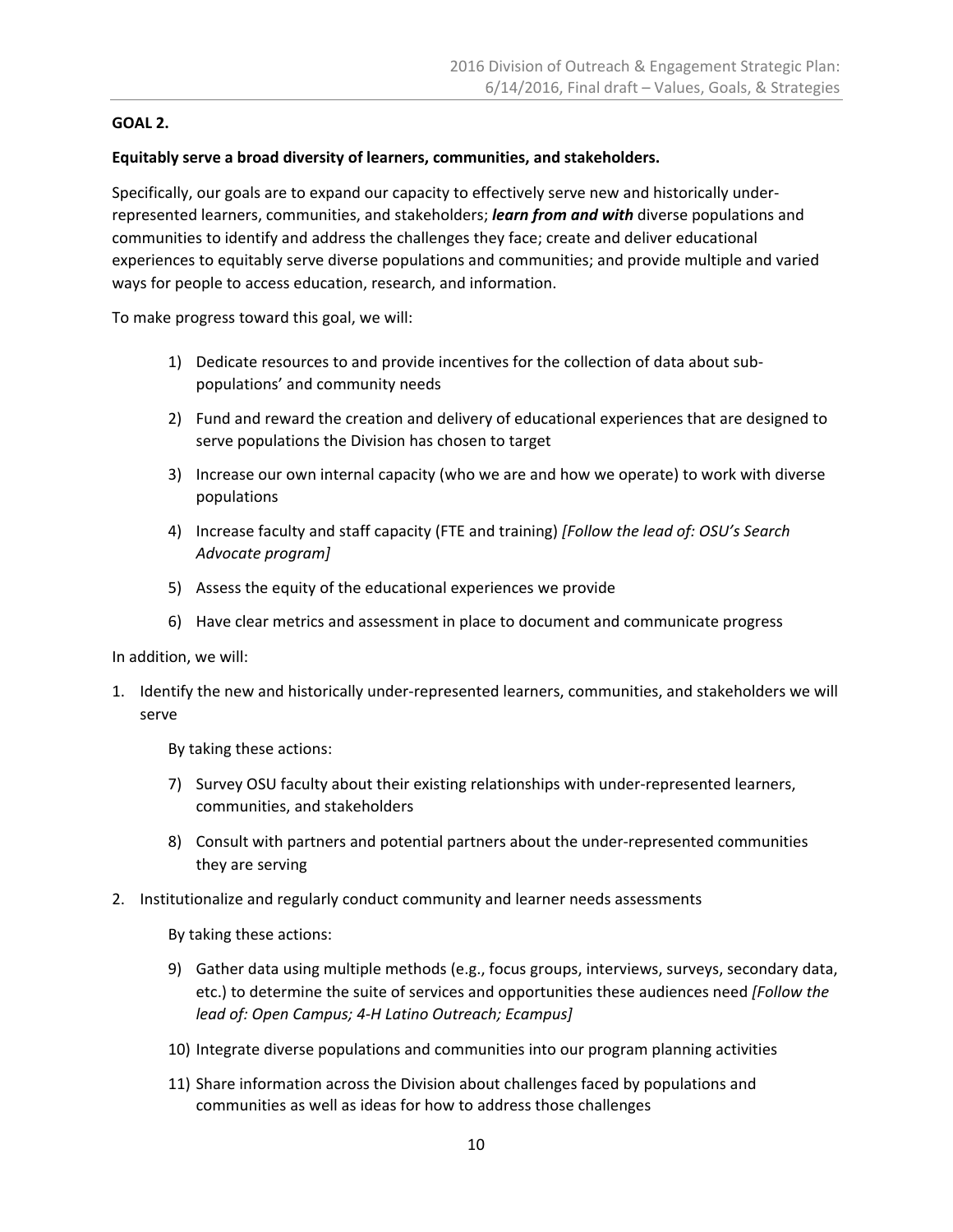3. Align hiring, retention, and performance evaluation policies and practices with this goal

By taking these actions:

- 12) Provide incentives for and tie performance evaluations to work done in this area
- 13) Devote additional focus to the retention and success of faculty and staff from under‐ represented population groups
- 4. Expand and leverage partnerships to reach under‐served audiences
	- By taking these actions:
	- 14) Partner with other organizations in the creation or delivery of educational experiences that serve specific populations
	- 15) Partner with library databases to disseminate research findings more effectively and quickly
	- 16) Develop protocols for information sharing across organizations
- 5. Develop culturally-appropriate content and delivery mechanisms

By taking these actions:

- 17) Provide culturally‐appropriate programming and services *[Follow the lead of: Open Campus]*
- 18) Create new modes, methods, or avenues for people to access programming and services *[Follow the lead of: Ecampus]*
- 19) Convene children and parents from disadvantaged populations to gather information about their needs and help them navigate the educational pipeline *[Follow the lead of: Open Campus, Juntos]*
- 20) Provide options for self‐directed learning
- 6. Build core competencies (e.g., bias, privilege, language, identity) and share innovative practices

- 21) Develop and deliver training for faculty and staff *[Follow the lead of: OSU's Search Advocate program; Southern Oregon Research & Extension Center]*
- 22) Identify and share best practices from, as well as expand, current programs and partnerships
- 23) Increase skills among faculty and staff in how to develop, appropriately implement, and evaluate all methods of providing access to education, research, and information *[Follow the lead of: OSU Center for Teaching & Learning]*
- 24) Recognize, celebrate, and share innovation and successes in delivering information, research, and education to a variety of audiences *[Follow the lead of: Ecampus]*
- 7. Ensure accessibility of our services and resources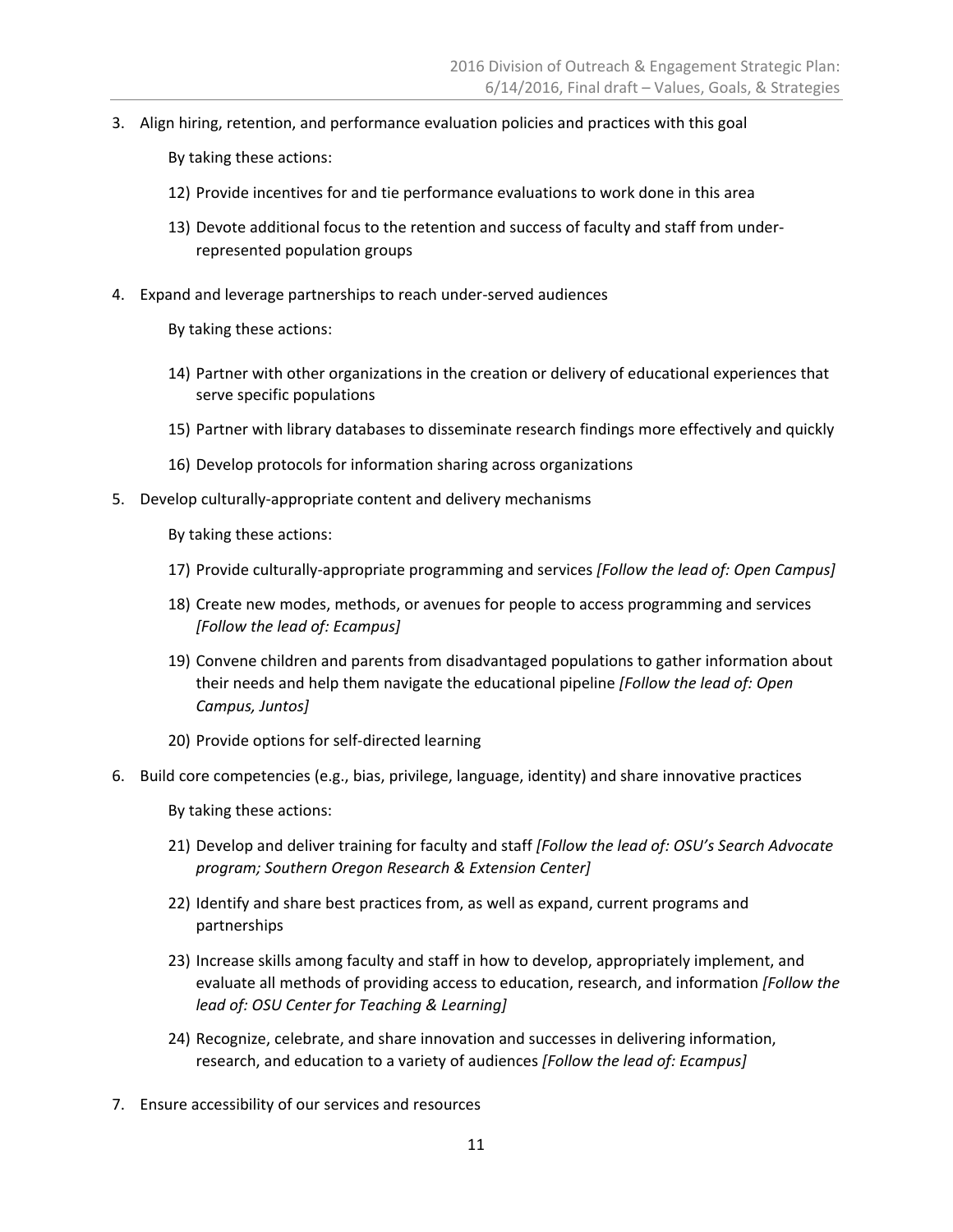- 25) Ensure accessibility, affordability, and quality of learning environments for all learners (including OSU faculty and staff enrollees), based on their needs
- 26) Provide access to open (free) educational resources
- 27) Expand the extent to which research and materials are mobile-responsive or app-based *[Follow the lead of: Ecampus]*
- 28) Make our services more accessible and affordable (evaluate tuition, provide more financial aid, etc.)
- 8. Diversify marketing strategies

By taking these actions:

- 29) Market our tailored education, research, and information services appropriately to the various audiences
- 9. Communicate internally and externally about our goals in this area

- 30) Communicate clearly, internally and externally, why we are moving in this direction and that it is important, including illustrations of benefits and impacts
- 31) Foster internal and external dialogue about expanding our capacity and about equity
- 32) Build the skills of our learners, communities, and stakeholders so they can engage in difficult conversations with others
- 10. Convene collaborators to meet community needs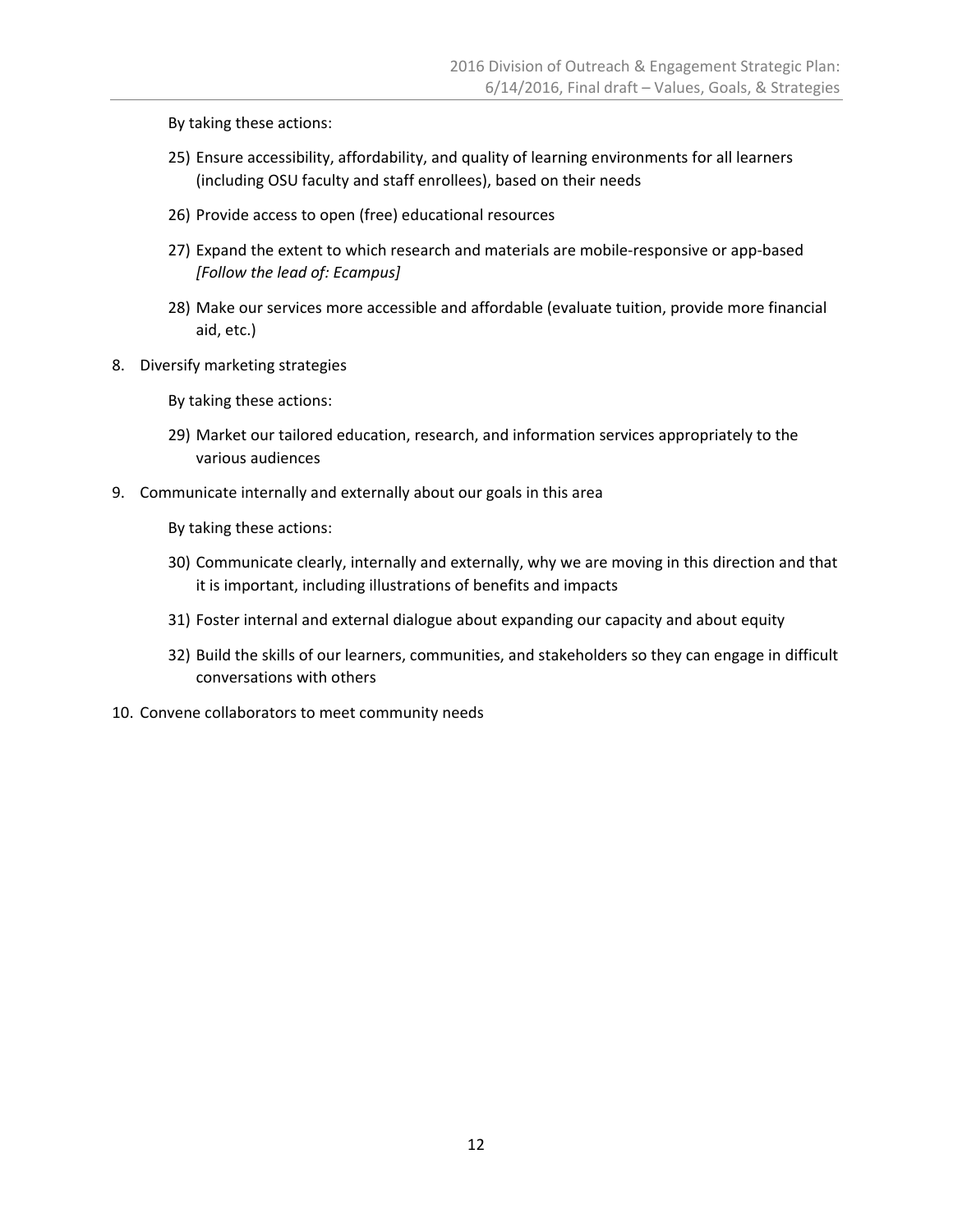#### **GOAL 3.**

#### **Increase community and learner engagement.**

Specifically, our goals are to learn from and collaborate with people and communities to build relationships and create synergy; create, apply, and share knowledge, ideas, and resources through mutually beneficial and reciprocal exchange with communities and learners; and cultivate environments where learners can deeply connect with the content and with each other, to increase their curiosity, interest, knowledge, and bond to learning.

To make progress toward this goal, we will:

- 1) Recognize and support the time it takes for collaboration, building relationships, and creating synergy
- 2) Stabilize and increase funding to effectively engage communities and learners over the long term
- 3) Build skills in community and learner engagement

In addition, we will:

1. Create and leverage partnerships

By taking these actions:

- 4) Leverage partnerships with local and regional educational providers *[Follow the lead of: Extension]*
- 5) Pursue partnerships with businesses, agencies, and other employers *[Follow the lead of: PACE]*
- 6) Maintain connections and relationships between OSU and community leaders, so that the leaders can call on us when they identify a community need *[Follow the lead of: Extension]*
- 7) Refer community leaders and learners to partners, when we cannot provide the desired resource or service *[Follow the lead of: Extension; Ecampus]*
- 2. Adapt to meet new community and learner needs

By taking these actions:

- 8) Tailor engagement methods to the diverse needs of different populations
- 9) Gather resources to meet new community and learner needs *[Follow the lead of: PACE]*
- 3. Utilize learning communities, technology, and social media, as well as interactive, hands‐on, field‐ based, experiential, hybrid, and discussion‐based approaches for teaching, learning, and relationship building.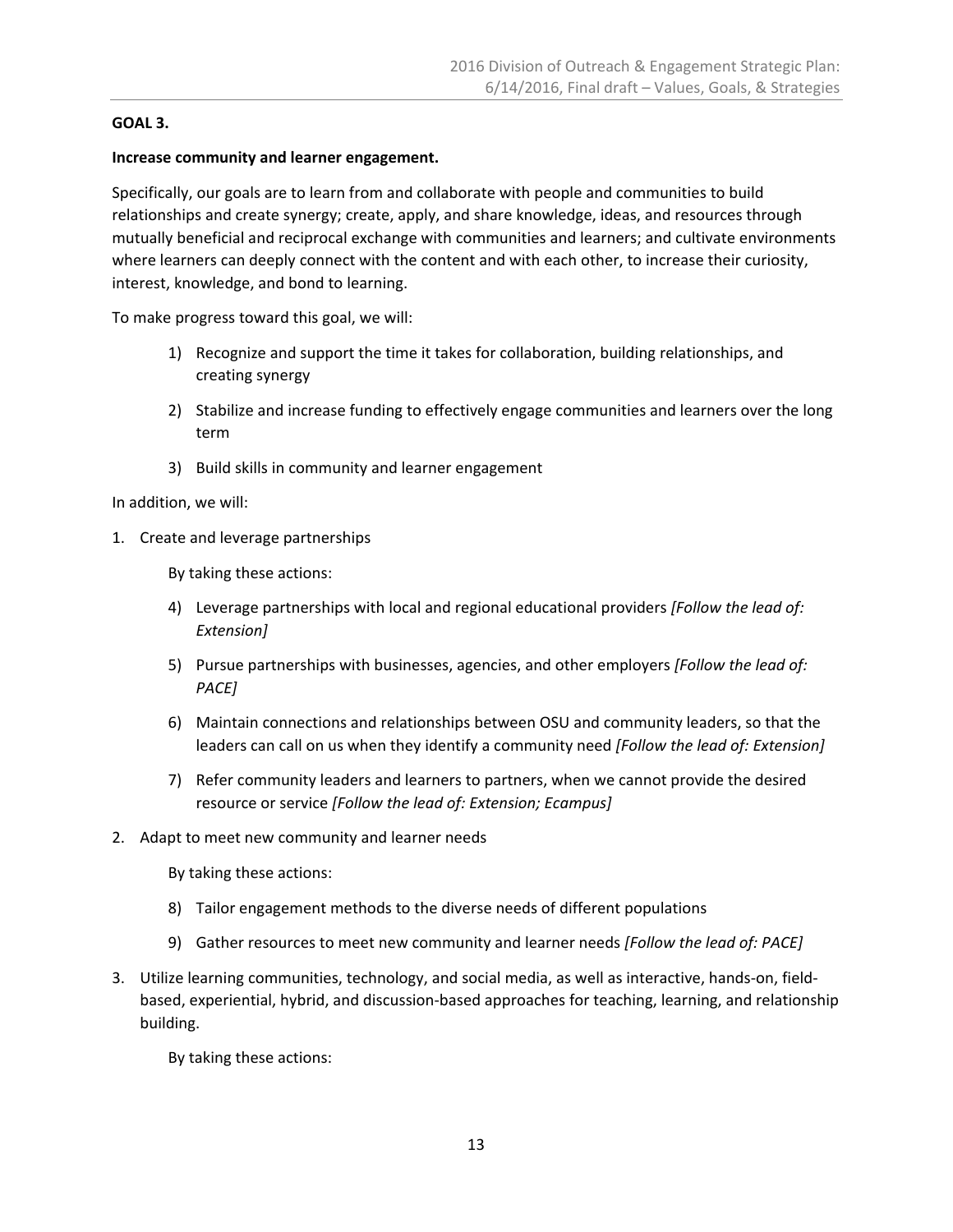- 10) Utilize partnerships, learning communities, social media, technology, and participatory approaches to discovery and teaching
- 11) Develop and utilize a customer relationship management system *[Follow the lead of: Ecampus; PACE]*
- 12) Create learning opportunities that are interactive, hybrid, discussion-based, hands-on, outdoors, and integrated with real‐life career situations and experiences
- 13) Create modern, engaging physical and online learning environments across the Division *[Follow the lead of: Hatfield Marine Science Center Visitor Center]*
- 14) Provide experiential and field‐based learning opportunities in conjunction with traditional coursework
- 15) Engage students in service projects
- 16) Cultivate or create learning communities that foster a cohort experience for learners, leveraging geographic proximity and technology as appropriate
- 17) Store all learning materials in one publicly accessible online space and minimize barriers to access
- 4. Identify and share community and learner engagement best practices

- 18) Develop and share frameworks, processes, and best practices for fostering mutually beneficial exchange inside and outside of OSU
- 19) Develop and share best practices in collaboration, co-learning, and relationship-building
- 20) Research, discover, and share best practices for cultivating learning environments that engage all types of learners
- 5. Establish clear lines and multiple methods of reciprocal communication

- 21) Maintain open and clear channels of communication so that communities can ask to partner or engage with us, when appropriate
- 22) Establish work groups (like "special forces teams") that can collaborate with communities and learners so they can create, apply, and exchange knowledge, ideas, resources, and experiential learning opportunities together *[Follow the lead of: Community Food Systems team]*
- 23) Convene community members from across the state who are facing similar issues so they can connect with each other to figure out how to address the issues
- 24) Gather feedback from users about our services and products
- 25) Deliberately and systematically integrate learners into our planning processes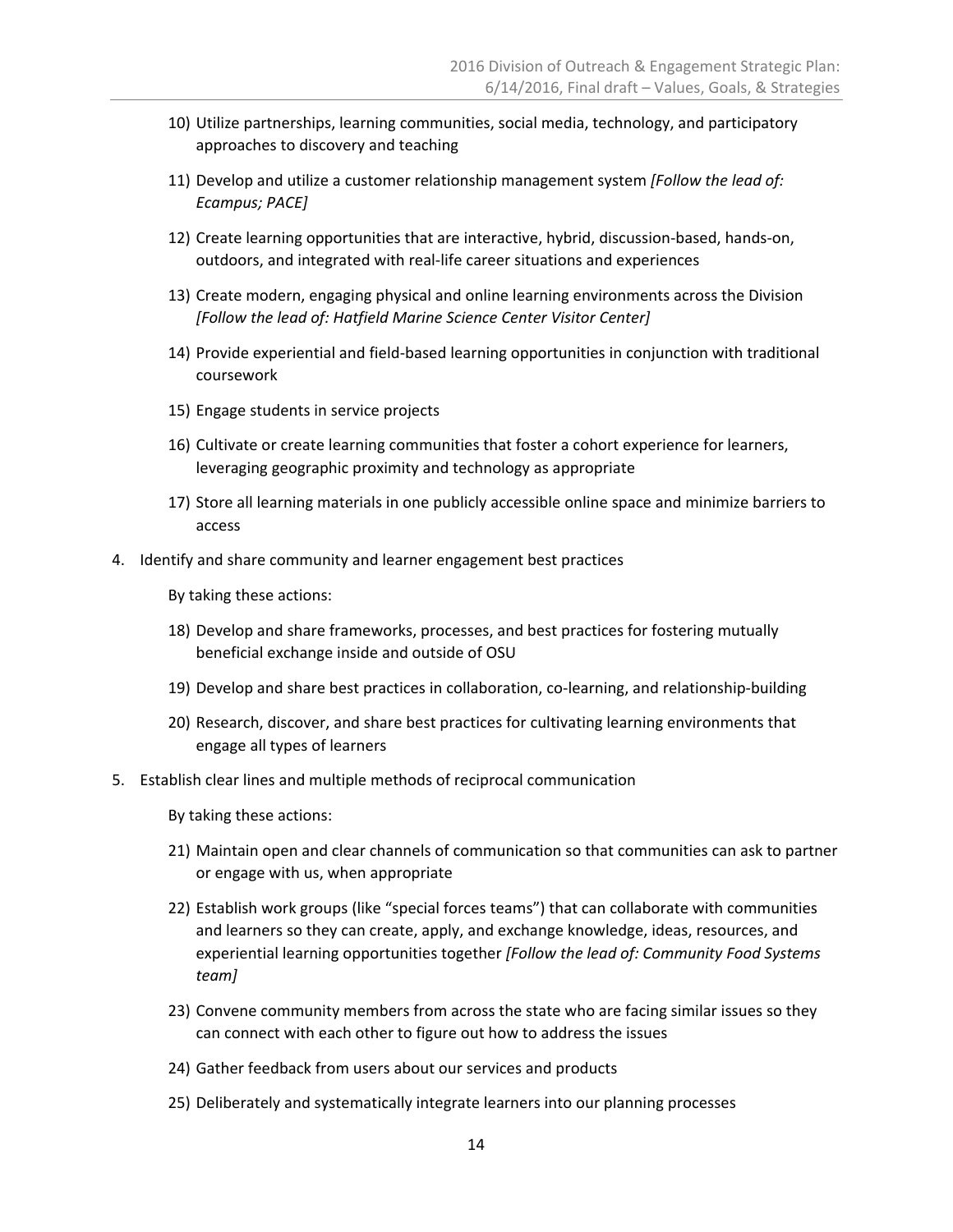#### **GOAL 4.**

#### **Be broadly recognized for our impacts and as a resource.**

Specifically, our goals are to be recognized for our achievements and the impact of our work; and be recognized as a leading resource for teaching and learning, as well as research‐based, academic, and applied knowledge.

To make progress toward this goal, we will:

- 1) Ensure efficiency of OSU processes and procedures related to developing scholarly and creative outcomes
- 2) Establish rigorous and transparent systems for evaluating the impact of our work as well as our marketing and communication efforts
- 3) Provide training and support for how to design and deliver transformative experiences to all types of learners and communities
- 4) Provide trainings and tools for how to communicate our achievements and impact
- 5) Share successes and best practices in providing transformative experiences
- 6) Recognize and celebrate, internally, our achievements and impact

#### In addition, we will:

1. Continue our high quality, impactful work

- 7) Focus on providing high quality and relevant teaching and information
- 8) Increase scholarship and creative activity consistent with promotion and tenure standards
- 2. Diversify our external marketing strategies
	- By taking these actions:
	- 9) Have a robust internal system in place for reporting achievements and impact that lends itself easily to external communication
	- 10) Regularly inform the public about what we offer and what we accomplish
	- 11) Provide "elevator speech" materials to individuals outside of OSU so they can tell our story
	- 12) Establish a "Speakers Bureau" dedicated staff and faculty who are available to give talks for/to community members
	- 13) Get top OSU administrators out into the community more, in town hall meeting formats
	- 14) Create and use video testimonials for marketing *[Follow the lead of: Ecampus]*
	- 15) Join Canvas Community (Jive) or other online communities and share our teaching, learning, and content expertise with other institutions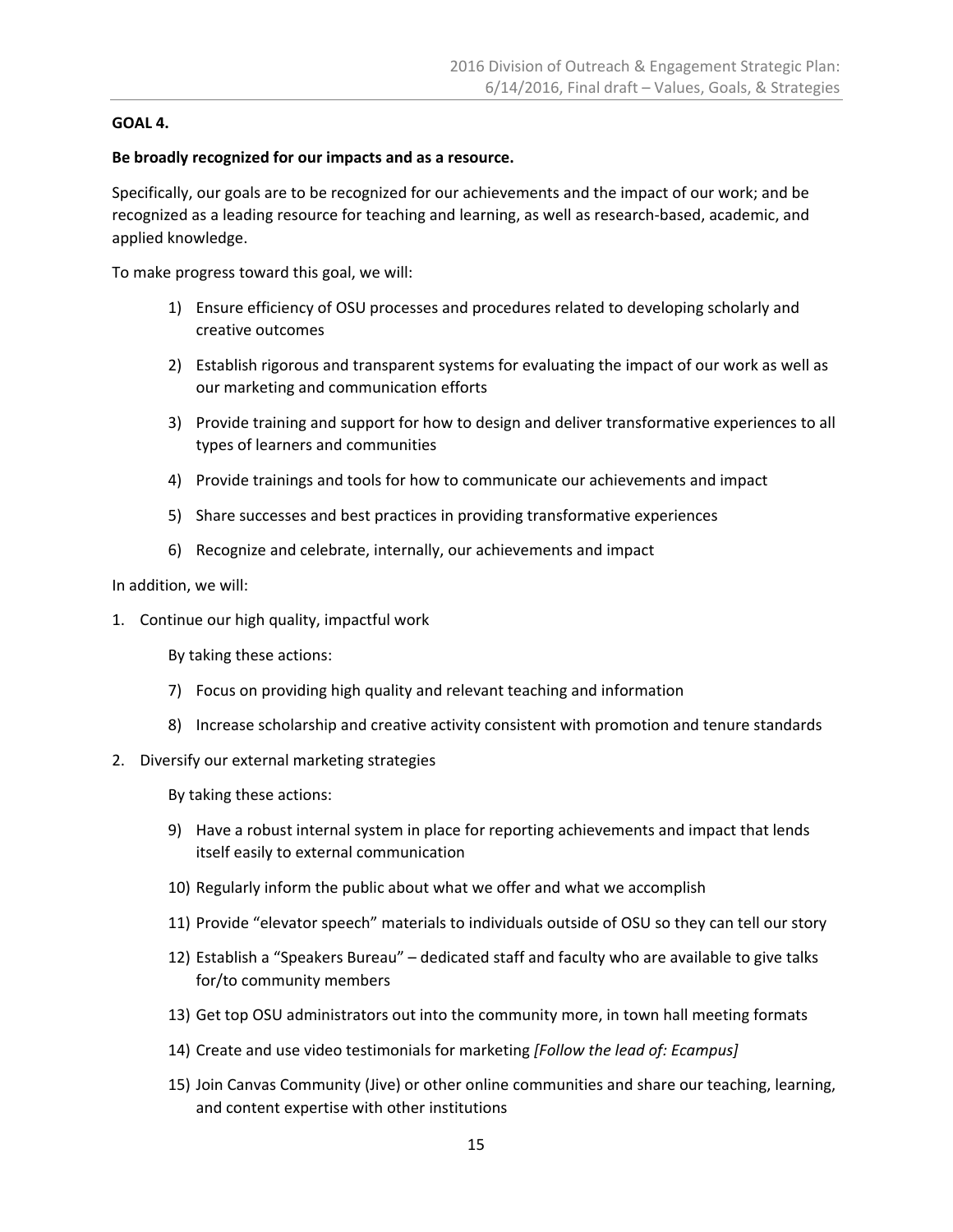- 16) Empower and support community members to become affiliate teaching and knowledge resources
- 17) Provide broad access to our expertise and information
- 18) Regularly communicate about and market OSU as a resource for teaching and learning, as well as research‐based, academic, and applied knowledge
- 19) Support participation in local, regional, state, and national organizations and initiatives *[Follow the lead of: College of Public Health & Human Sciences; Extension FCH]*
- 20) Recognize the achievements and impacts of our partners and learners
- 3. Internally market our expertise, impact, and achievements

- 21) Implement a robust internal system for reporting achievements and impact that lends itself easily to internal communication
- 22) Develop internal communication materials that explain who we are and outline our achievements
- 23) Evaluate, share, and report impact
- 24) Foster information sharing about teaching and learning methodologies across the university *[Follow the lead of: OSU Center for Teaching & Learning]*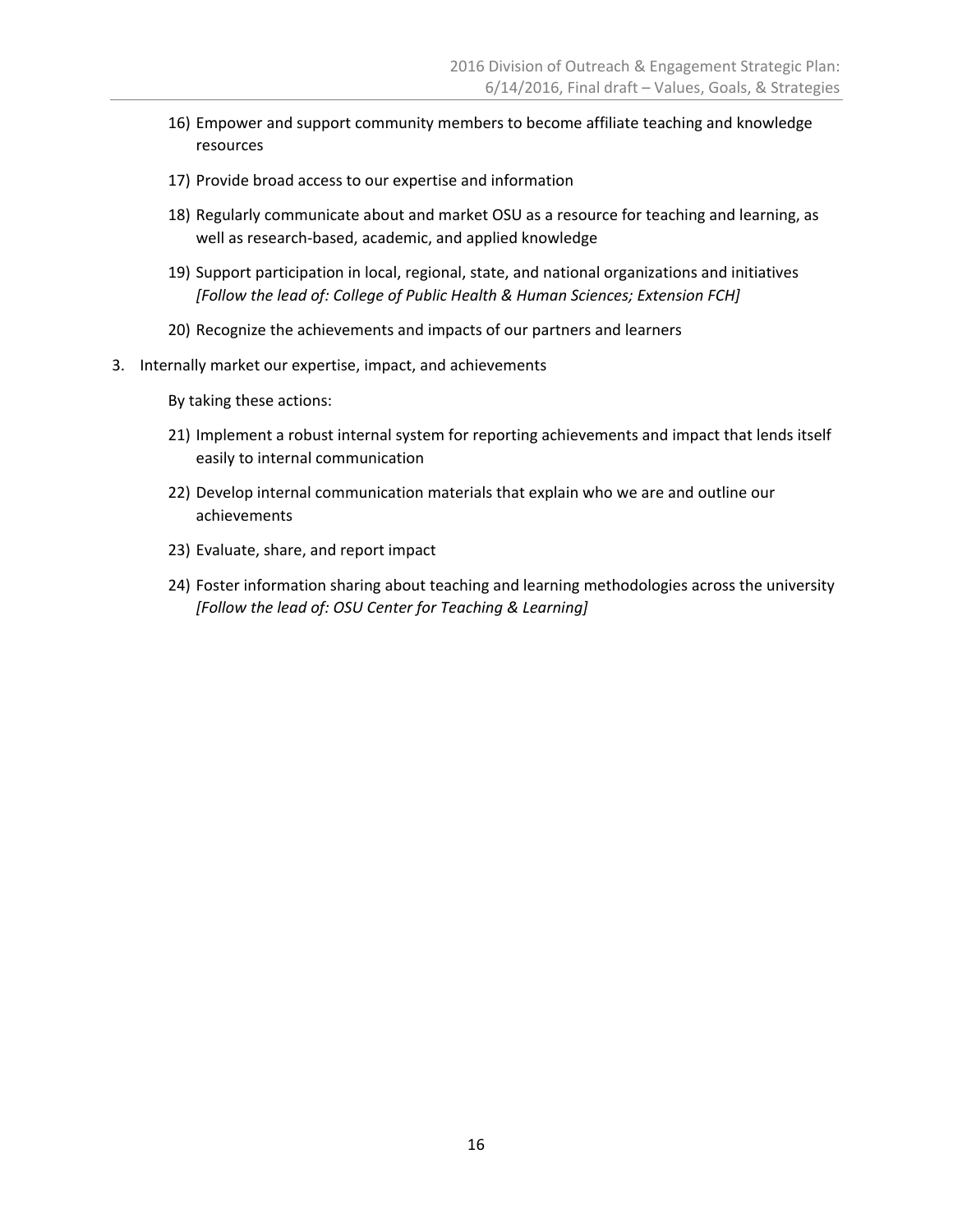#### **GOAL 5.**

#### **Have a supportive workplace culture.**

Specifically, our goals are to build and maintain a work environment where people can be healthy, proud, and happy to work; share commitment to the mission, vision, values, and goals of the Division; invest resources in Outreach & Engagement efforts that advance the Division's mission, vision, and values; be an organization composed of people with varied identities, experiences, perspectives, and types of expertise; create and sustain an equitable and inclusive organizational culture; and encourage and support professional development, creativity, innovation, and work‐life balance.

To make progress toward this goal, we will:

- 1) Secure and invest resources to foster an equitable and inclusive culture
- 2) Provide funding and recognition for professional development activities
- 3) Invest time and resources into instituting and promoting a supportive workplace culture, including dedicating a position to serve as coordinator for this work
- 4) Offer skill-building opportunities, tips, and training for creativity, innovation, and work-life balance
- 5) Recognize share, and celebrate when people or units in the Division have embraced or made progress toward the mission, vision, values, and goals
- 6) Recognize and reward exceptional accomplishments in creativity and innovation

In addition, we will:

1. Develop and support equitable human resource policies and practices (including those related to wages, hiring, retention, performance evaluation, professional development, and work arrangements)

- 7) Make sure leadership models work‐life balance
- 8) Require cultural competency, Search Advocate, and implicit bias training as well as other professional development activities *[Follow the lead of: OSU Office of Institutional Diversity]*
- 9) Ensure system efficiencies (bureaucratic processes, internal professional development, and communication)
- 10) Incorporate mission, vision, values, and goals into hiring practices and criteria
- 11) Establish elements of the Division's mission, vision, values, and goals as criteria for evaluation, promotion, and merit/reward
- 12) Ensure recruitment, hiring, and retention practices foster diversity *[Follow the lead of: OSU's Search Advocate program]*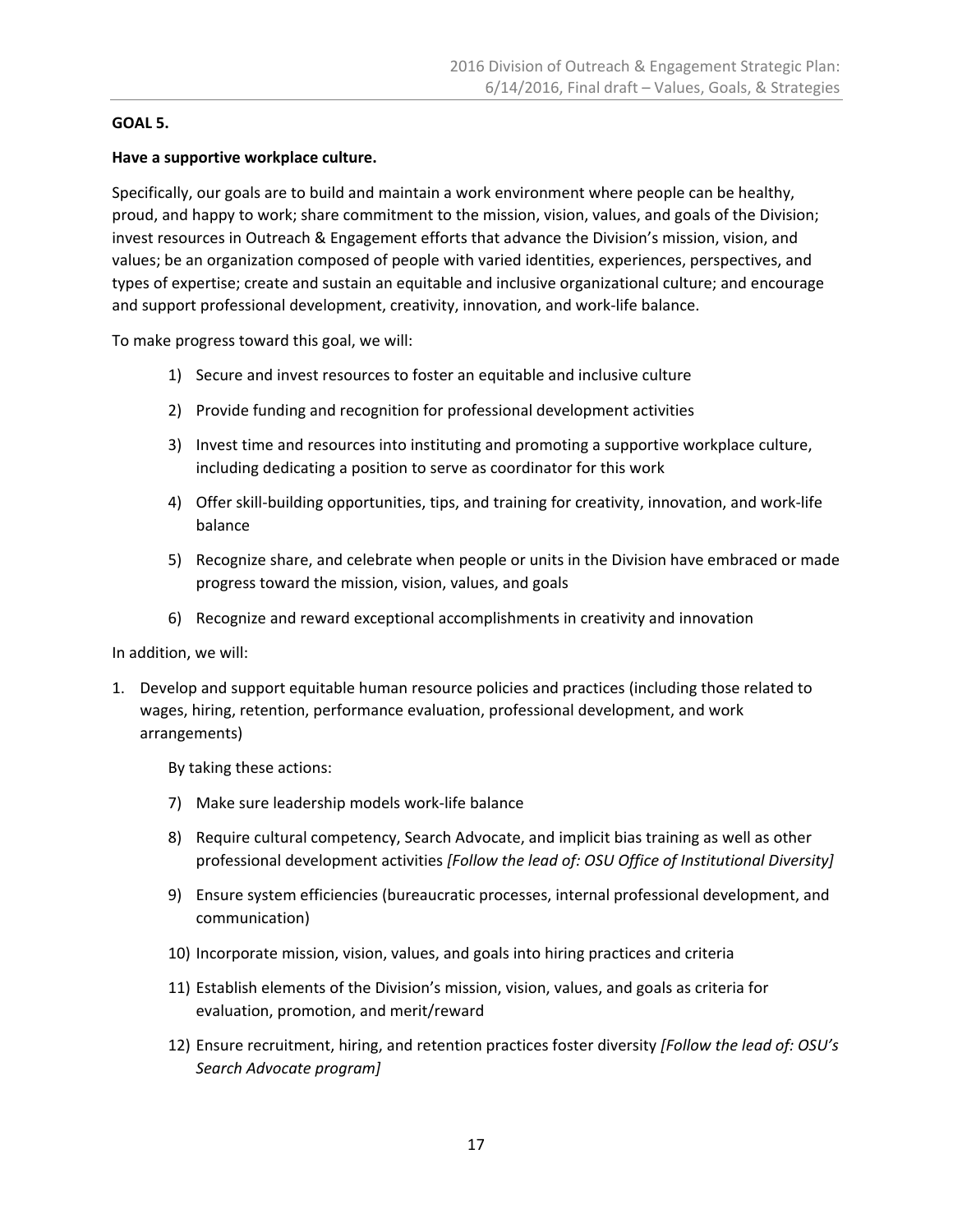- 13) Require all employees and volunteers to participate in cultural competency as well as difference, power, and discrimination trainings
- 14) Require diversity-, inclusion-, and equity-promoting activities of all employees
- 15) Require all employees to demonstrate participation in activities to address inequities and exclusion in the workplace as well as in our outreach
- 16) Encourage employees to prioritize work efforts, plan for ways to shift that effort accordingly, or strategically decline new opportunities that come up
- 17) Ensure equitable distribution of promotion opportunities
- 18) Pay competitive, equitable, and living wages
- 19) Eliminate salary inequities
- 20) Ensure supervisors function as models of work‐life balance, as well as employee advocates and supporters
- 21) Set realistic expectations for work output relative to employee FTE allocations
- 22) Establish family‐friendly policies and practices
- 23) Allow employees to set flexible work arrangements
- 24) Encourage employees to establish flexible work arrangements, take vacation, and be healthy at work
- 25) Establish identity affinity groups that can serve as support‐networks for employees
- 2. Foster transparency in decision making
	- By taking these actions:
	- 26) Utilize employee engagement best practices
	- 27) Cultivate inclusive decision making
	- 28) Cultivate engaged, transparent, and inclusive communication
	- 29) Ensure budget transparency
	- 30) Create culture of evidence‐based planning, decision making, and evaluation
- 3. Foster dialogue and interactive communication across the Division that advances understanding of individual diversity and organizational culture
	- By taking these actions:
	- 31) Encourage more sharing of diverse experiences, perspectives, and types of expertise
	- 32) Make sure mission, vision, values, and goals are highly visible, up‐to‐date, and well‐ understood across the Division *[Follow the lead of: College of Agricultural Sciences]*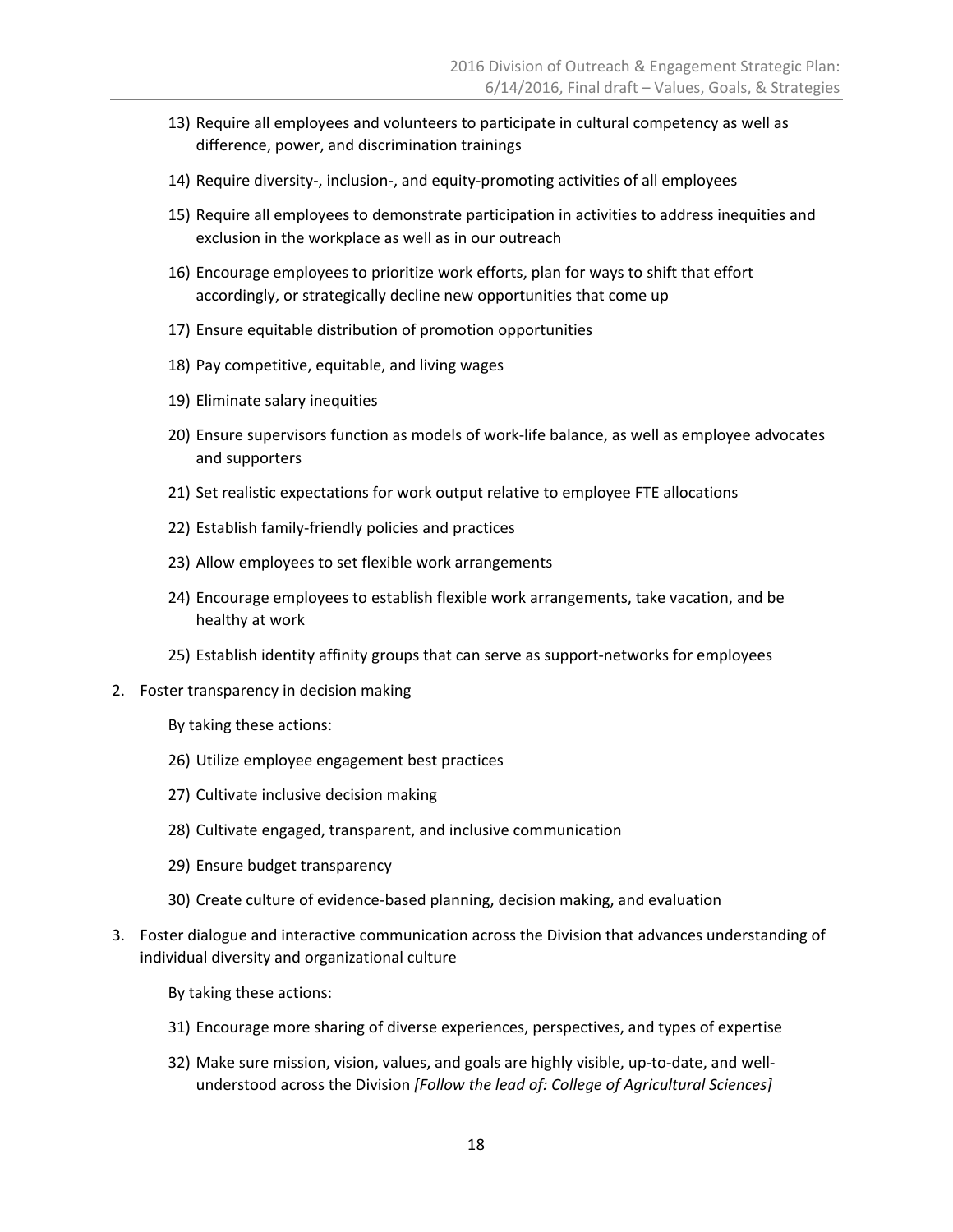- 33) Communicate overall progress made toward vision, values, and goals
- 4. Be responsive to issues, ideas, and concerns of colleagues

- 34) Create and maintain spaces that allow Division employees to voice their concerns, ideas, or issues in authentic, productive, and meaningful ways *[Follow the lead of: Agriculture & Natural Resources Extension]*
- 5. Regularly assess organizational health and the work environment
	- By taking these actions:
	- 35) Regularly assess the work environment (including the physical environment, the diversity of the Division, the inclusiveness and equitability of the Division's culture, and accessibility of OSU professional development opportunities) via an employee satisfaction/engagement survey
	- 36) Set realistic targets for employee pride in and happiness with the workplace
	- 37) Regularly assess core cultural competencies of all faculty, staff, and leadership
	- 38) Regularly assess and address inequities in salary, position types, mentoring, workplace facilities
	- 39) Assess policies and practices for their work‐life balance impact, and change them as appropriate
	- 40) Assess and address biases in performance review and assessment procedures
- 6. Provide employees access to professional development and workplace resources

By taking these actions:

- 41) Provide and widely advertise a discrimination reporting system
- 42) Regularly share information about access to OSU professional development opportunities
- 43) Encourage employees to take advantage of tuition benefits and department‐subsidized OSU professional development (e.g., PACE)
- 44) Provide spaces and opportunities for people to share their creative and innovative ideas
- 45) Provide employees access to the physical work environments they need to be productive and healthy
- 46) Equalize access to university resources that support professional development and work‐life balance
- 7. Align efforts and initiatives with the Division vision, mission, values, and goals